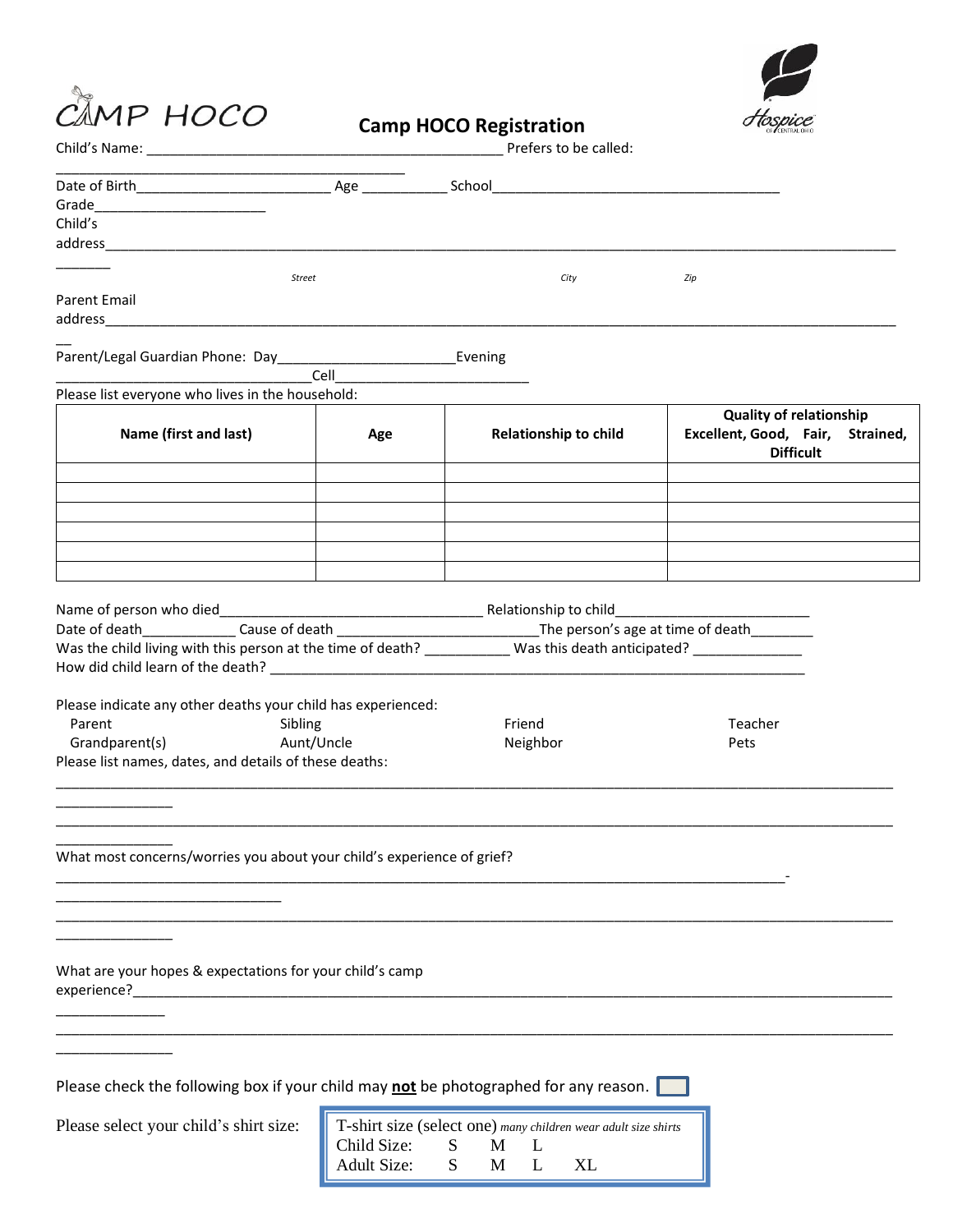

## **Camp HOCO Registration**



 $\frac{1}{2}$ ,  $\frac{1}{2}$  first name last name last name and set of  $\frac{1}{2}$  as parent or legal guardian of child,  $\frac{1}{2}$  child's first name first name last name child's first name child's last name

hereby give my permission for said child to participate in programs and activities of Children's Bereavement Services of Hospice of Central Ohio. I understand that the goal of Children's Bereavement Services is to facilitate the grieving process of my child and provide support for her/him in expressing feelings associated with grief. This will be done through artistic activities, music and small group settings.

Please list any dietary restrictions or food allergies, or write "None"

Please list any physical restrictions, limitations or environmental allergies your child may have, or write "None"

Please list any cognitive or emotional limitations your child may have, or write "None"

## *Questionnaire*

*Please complete this questionnaire by checking the appropriate box. Please mark your honest, first reaction to each question.* 

|    |                                                    | $\mathbf{1}$ | 2.     | 3.        | $\overline{4}$ . | 5.         | N/A |
|----|----------------------------------------------------|--------------|--------|-----------|------------------|------------|-----|
|    |                                                    | Never        | Seldom | Sometimes | Often            | Frequently |     |
|    | 1. My child has good control of her/his behavior   |              |        |           |                  |            |     |
|    | 2. My child's mood changes quickly                 |              |        |           |                  |            |     |
|    | 3. My child is able to talk about his/her emotions |              |        |           |                  |            |     |
|    | 4. My child can accurately describe feelings       |              |        |           |                  |            |     |
|    | 5. My child displays confidence                    |              |        |           |                  |            |     |
|    | 6. My child copes well with change                 |              |        |           |                  |            |     |
|    | 7. My child shares memories about the deceased     |              |        |           |                  |            |     |
| 8. | Our family talks about the deceased                |              |        |           |                  |            |     |